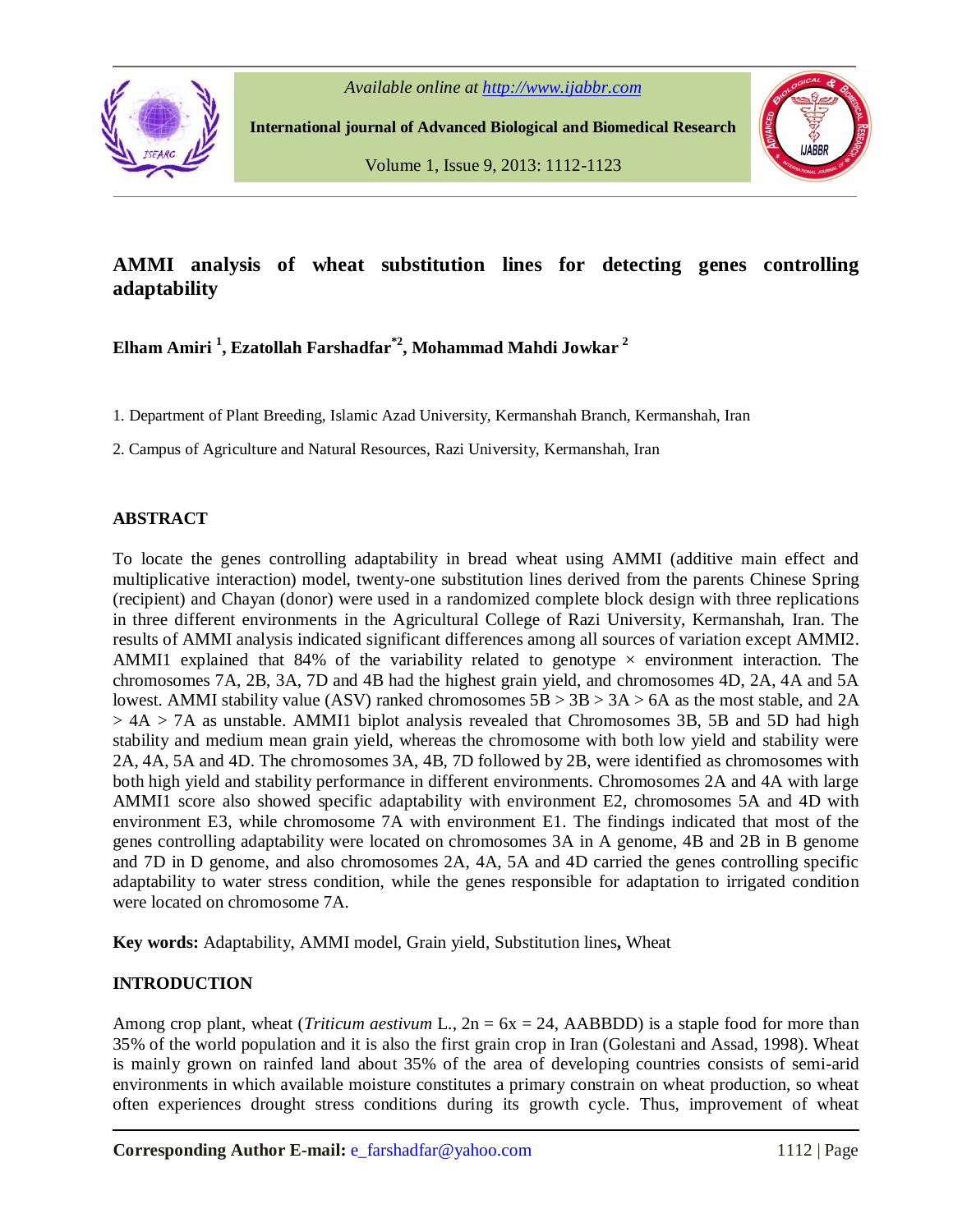productive for drought tolerance is a major objective in plant breeding programs for rainfed conditions (Farshadfar *et al,* 2013a; Farshadfar *et al,* 2013b; Bayoumi *et al,* 2008). The genotype by environment interaction (GEI) is a major problem in the study of quantitative traits because it complicates the interpretation of genetic experiments and makes predictions difficult. Therefore, the first goal of plant breeders in a crop breeding program is the development of cultivars or genotypes which are stable or adapted to a wide range of diversified environments (Delacy *et al,* 1996; Yan, 2002; Farshadfar, 2011; Farshadfar *et al,* 2013c). Multi-environment trials (METs) are conducted to evaluate yield stability performance of genetic materials under varying environmental conditions. A genotype grown in different environments will frequently show significant fluctuations in yield performance (Shukla, 1972; Yan and Rajcan, 2002; Ahmadi *et al,* 2012). Numerous methods have been developed to reveal patterns of GE interaction, such as joint regression (Finlay and Wilkinson, 1963; Eberhart and Russel, 1966; Perkins and Jinks, 1968), additive main effects and multiplicative interaction (AMMI, Gauch, 1992) and type B genetic correlation (Burdon, 1977; Yamada, 1962). These methods are commonly used to analyze METs data and have also been applied on GE interaction in wheat (Farshadfar and Sutka, 2003; Mohammadi and Amri, 2008). The AMMI model combines the analysis of variance for the genotype and environment main effects with principal components analysis of the GEI interaction (Zobel *et al,* 1988; Gauch and Zobel, 1997). Purchase *et al*, (2000) developed the AMMI stability value (ASV) based on the AMMI model's IPCA1 and IPCA2 (interaction principal components axes 1 and 2, respectively) scores for each genotype. The ASV is comparable with the methods of Eberhart and Russell (1966) and Shukla (1972) stability methods. Genetic materials such as alien additions, substitutions, translocations, deletions, monosomes, ditelosomes, and nullisomes are valuable genetic resources for both plant breeding and basic research (Farshadfar, 1999). Substitution lines in which a single pair of chromosomes from donor parent is substituted with the similar chromosome of the recipient parent, can be used for many purposes: 1) to study the location of the individual chromosomes or genes and determine their effect in genotypes with different genetic backgrounds, 2) to improve the agronomic value of cultivated wheat varieties by incorporating a character and 3) to study the hybrid vigor (Morgan, 1991; Morgan and Tan, 1996; Farshadfar *et al.* 2012a). The objective of the present investigation was to identify the chromosome(s) most probably carrying the genes controlling adaptability in wheat using AMMI model and cluster analysis.

#### **MATERIALS AND METHODS**

#### **Plant genetic material and experimental conditions**

In order to locate QTLs controlling yield stability, twenty-one substitution lines (Table 1) derived from the wheat genotypes Chinese Spring and Chayan, were used in a randomized complete block design with three replications under three different environments (E1: normal condition; E2: water stress before anthesis; E3: water stress after anthesis) in the experimental farm of College of Agriculture, Razi University, Kermanshah, Iran (47° 20′ N latitude, 34° 20′ E longitude and 1351m altitude) during 2011- 2012. Climate in this region is classified as semi-arid with mean annual rainfall of 478mm and mean annual temperature of 13.8°C. The plots consisted of 3m rows and at 15×30 cm inter-plant and inter-row distances, respectively. The parents were initially chosen for their differences in drought tolerance. The donor parent Chayan, is a drought-tolerant wheat variety, whereas the recipient parent Chinese Spring, is a drought-sensitive variety. These substitution lines were often used to locate genes for major agriculture characteristics. The seeds were kindly provided by Dr. M. Tahir, ICARDA, Syria. Grain yield was recorded under three different environments at physiological maturity stage. The physiological maturity stage was considered when 90% of seed changed color from green to yellowish and stopped photosynthetic activity.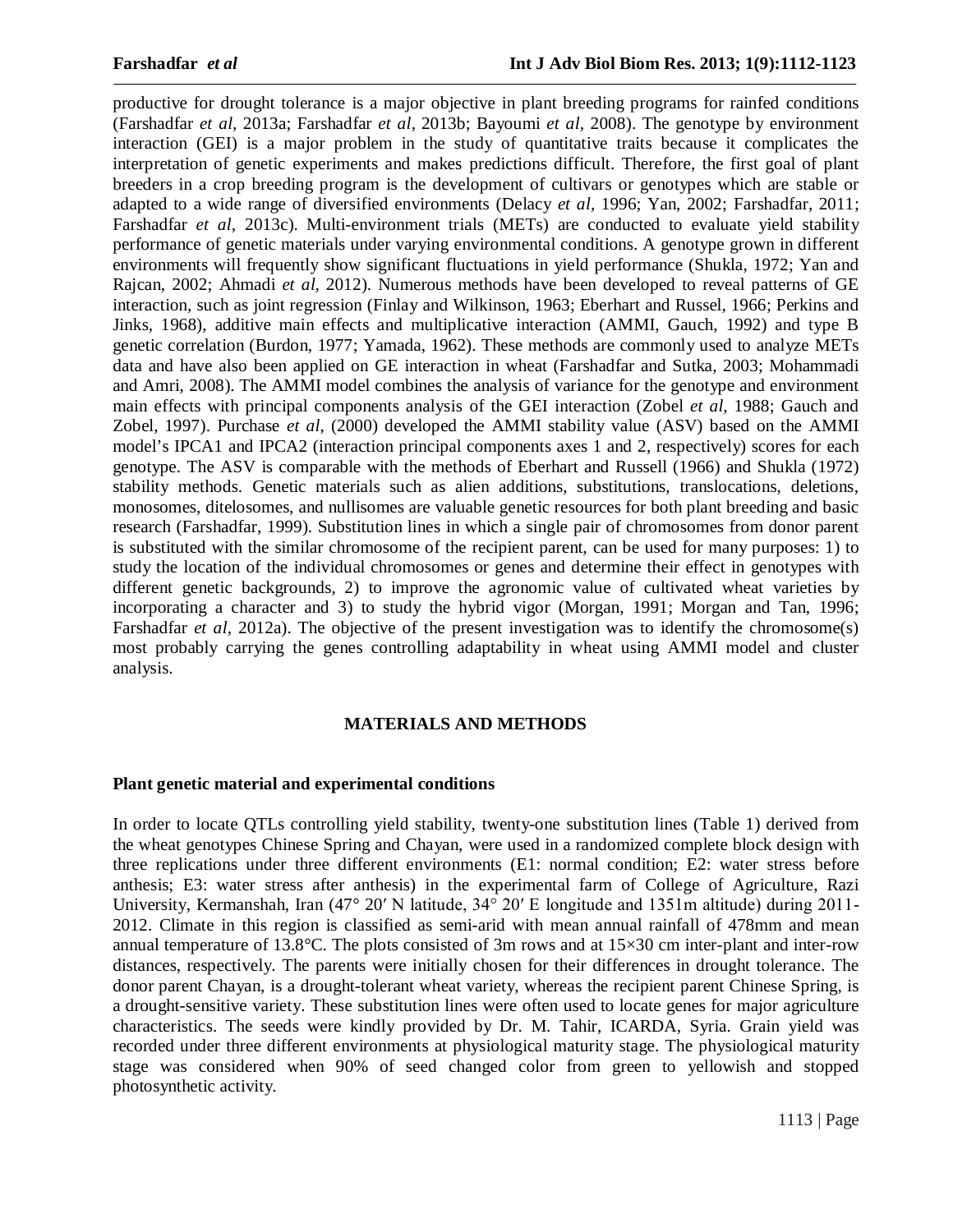## **Statistical analysis**

The grain yield data were subjected to combined analysis of variance, mean comparison using Duncan's multiple range test (DMRT), cluster analysis and following biometrical analysis by statistical software's SPSS and EXCEL. The IRRISTAT software was used for AMMI analysis. AMMI analysis is a combination of analysis of variance and multiplication effect analysis. Briefly, analysis of variance is used to partition variance into three components: genotype deviations from the grand mean, environment deviations from the grand mean, and GE deviations from the grand mean. Subsequently, multiplication effect analysis is used to partition GE deviations into different interaction principal component axes (IPCA), which can be tested for statistical significance through analysis of variance (ANOVA).

### **AMMI stability value (ASV)**

The AMMI stability value (ASV) as described by Purchase *et al,* (2000) was calculated as follows:

$$
ASV = \sqrt{\left[\frac{IPCA1_{\text{sumofsquare}}}{IPCA2_{\text{sumofsquare}}}(IPCA1_{\text{score}})\right]^2 + (IPCA2_{\text{score}})^2}
$$

Where,  $SS_{\text{IPC}1}/SS_{\text{IPC}2}$  is the weight given to the IPC1 value by dividing the IPC1 sum of square on the IPC2 sum of square. The larger the IPCA (interaction principal component analysis) scores, either negative or positive, the more specifically adapted a genotype is to certain environments, smaller IPCA scores indicate a more stable genotype across environments.

### **RESULTS AND DISCUSSION**

# **AMMI analysis of variance**

The analysis of variance (ANOVA) and AMMI model of twenty-one wheat substitution lines for grain yield across three environments are presented in Table 2. The ANOVA resulted in highly significant differences  $(P<0.01)$  for genotypes  $(G)$  and environments  $(E)$ , indicating the presence of genotypic variability, different responses of genotypes to water stress condition and possible localization of QTLs controlling yield and yield stability (Farshadfar, 1999; Farshadfar *et al,* 2011). The genotype (G) and environment (E) effects were accounted for 6. 5 and 64.2% of total sum of squares (TSS), respectively (Table 2). ANOVA of genotype  $\times$  environment interaction (GEI) also revealed significant differences (P<0.01) for grain yield. As GEI was significant, it was possible to proceed and calculate phenotypic stability (Lin *et al,* 1986; Farshadfar and Sutka, 2003). The GEI was accounted for 11% of TSS and was greater than the G effect. Gauch and Zobel (1997) reported that E accounts for about 80% of the total variation, while G and GEI each account for about 10% in normal METs. The large E and GEI in this study suggest the possible existence of different mega-environments with different top-yielding genotypes (Yan and Kang, 2003). This result revealed that there was a differential yield performance among substitution lines across testing environments due to the presence of GEI. The presence of GEI complicates the selection process as GEI reduces the usefulness of genotypes by confounding their yield performance through minimizing the association between genotypic and phenotypic values (Crossa, 1990; Farshadfar *et al,* 2012b). The AMMI analysis partitioned the sum of squares (SS) of GEI into two terms of AMMI (interaction principal components axes, IPCA). In this study, the first and second multiplicative axis terms explained 86 and 14% of GEI sum of squares, respectively. The first IPCA was found to be significant. This suggested that the AMMI model with the first multiplicative term was adequate for evaluation of the grain yield variation explained by GEI in the present data set. The adequacy of the multiplicative terms containing the real structure of GEI was inspected by estimating the amount of noise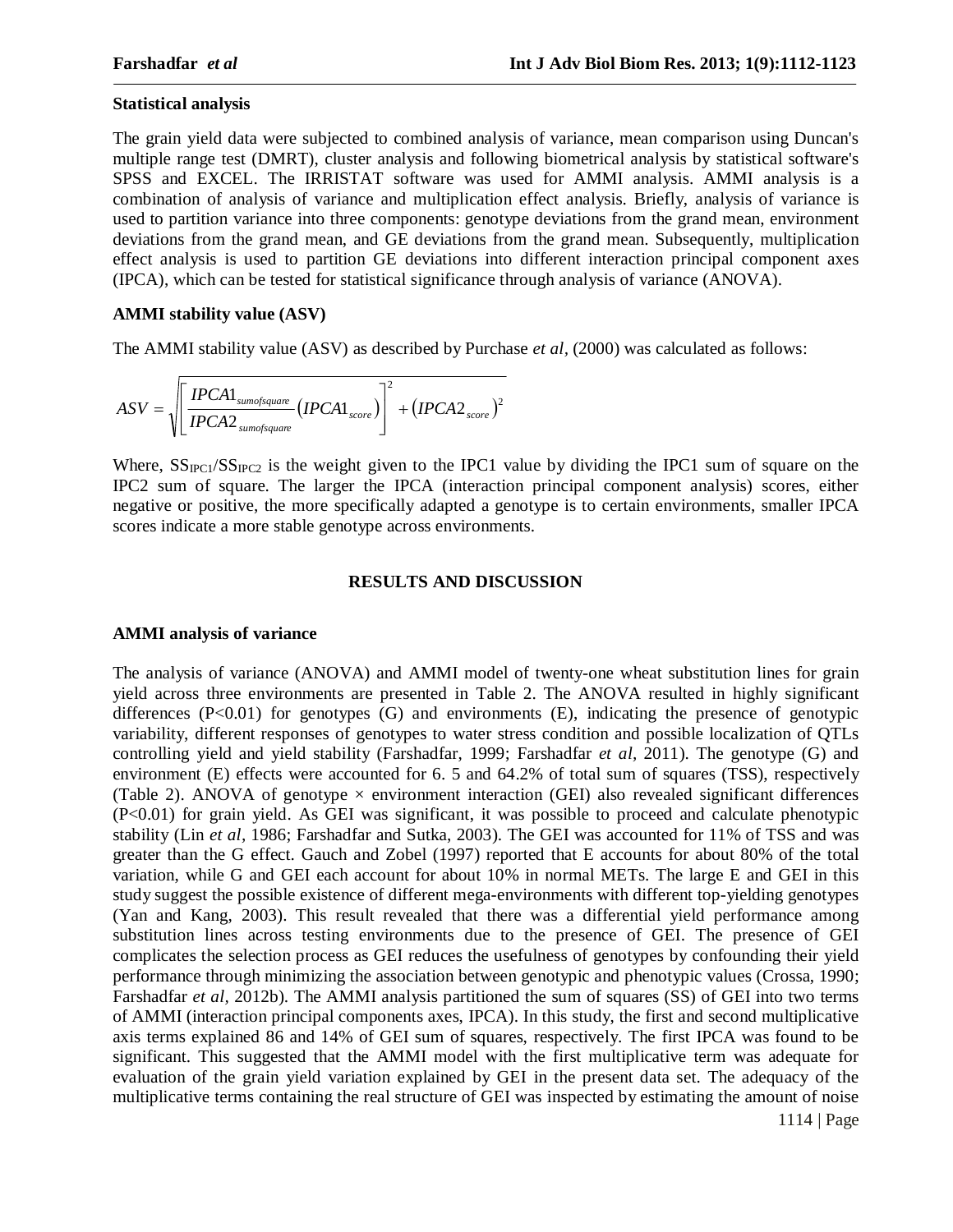present in the interaction from the pooled error and comparing it with the sum of squares retained in consecutive AMMIn models (Voltas *et al,* 2002). The average grain yield of the substitution lines ranged from 2.93 g to 6.14 g in three environments (Table 3). The chromosomes 7A, 2B, 3A, 7D and 4B had the highest grain yield, which indicated that these chromosomes possibly carried genes for positive effects on yield, while chromosomes 4D, 2A, 4A and 5A indicated minimum grain yield, might carry genes with negative effects on yield. The reports of Cao *et al,* (2009), Morgan and Tan (1996), Bai *et al,* (2007) and Farshadfar *et al,* (2012b) also showed that chromosomes 7A, 4B and 2B might carry genes for adapting to stressful environments in breed wheat.

## **IPCA, Crossover and Non-Crossover GEI**

The magnitude of the GEI sum of squares was about 2 times larger than that for genotypes (Table 2). It is very common for METs data to embody a mixture of crossover and non-crossover types of GEI (Farshadfar, 1999; Ahmadi *et al,* 2012). IPCA scores of genotype and environment also took both positive and negative values (Table 3). Consequently, a genotype that has large positive IPCA score with some environments most have negative interaction with some other environments. Thus, these scores presented a disproportionate genotype response (Yan and Hunt, 2001; Mohammadi *et al,* 2007), which was the major source of variation for any crossover (qualitative) interaction. This disproportionate genotype response is referred to as crossover GEI for convenience. Diversely, scores with the some sign or near zero represent a non – crossover (quantitative) GEI or a proportionate genotype response (Mohammadi and Amri, 2008, Farshadfar *et al,* 2011).

# **AMMI stability value (ASV)**

Table 3 reflects IPCA scores and AMMI stability values (ASV). The AMMI model does not provide a quantitative stability measure, such a measure is essential in order to quantify and rank genotypes according to their yield stability, that is why ASV is proposed by Purchase *et al,* ( 2000). ASV is in effect the distance from the coordinate point to the origin in a two-dimensional scattergram of IPCA1 scores against IPCA2 scores. This statistical method can be used to evaluate stability after reduction of noise from the GEI effects. Since the IPCA1 score contributes more to GEI sum of square (Table 2), it has to be weighted by the proportional difference between IPCA1 and IPCA2 scores to compensate for the relative contribution of IPCA1 and IPCA2 total GE sum of squares. Chromosomes with least ASV and IPCA1 score are the most stable. From Table 3, chromosomes 5B, 5D, 3B, 3A and 6A showed the lowest scores in the IPCA1, and 2A, 4A, 7A and 1B the highest. The ASV ranked  $5B > 3B > 3A > 6A$  as the most stable, and  $2A > 4A > 7A$  as the most unstable. The findings indicated that most of the QTLs controlling phenotypic stability are located on chromosomes 5B, 3B and 3A in wheat, while chromosomes A2, A4 and 7A were undesirable for improvement of general adaptation. It can be concluded from Table 3 that chromosomes in genome B possibly carried genes with positive effects on yield and yield stability. The results are in accordance with the results of Farshadfar (1999), Zhang *et al,* (2000 and 2005), Bai *et al,* (2007) and Farshadfar *et al,* (2012b).

# **AMMI biplot analysis**

 1115 | Page Graphical representation of interaction using AMMI parameters is known as biplot. Biplot formulation of interaction will be successful only when significant proponing of GEI is concentrated in the first or first two IPCA. Fig. 1 depicts AMM1 biplot based on IPCA1. This biplot explained 84% of the variability relating to GEI. AMMI biplot was used to study the pattern of response of G, E, and GEI using main effect of means vs the IPCA1, and also used to identify genotypes with broad or specific adaptation to target environments for grain yield. The horizontal axis shows the grand means yield of all substitution lines, whereas vertical axis indicates the zero point for the IPCA1 scores. The chromosomes with IPCA1 scores close to zero expressed general adaptation whereas the larger scores depicted more specific adaptation to environments with IPCA1 scores of the same sign. Therefore, either direction away from the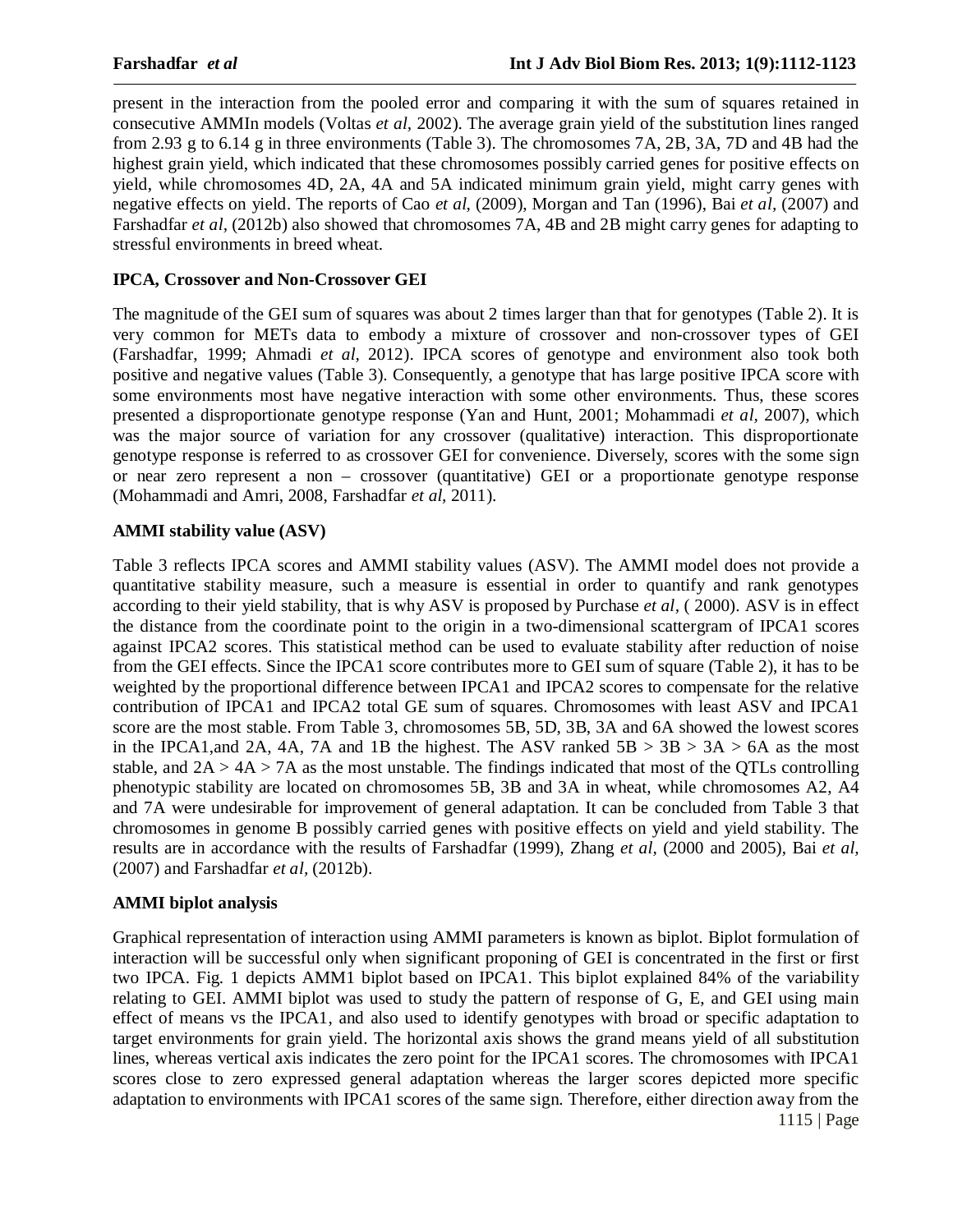biplot origin indicates greater GEI and reduced adaptability (Gauch, 1992). The genotypes on the right side of the line have yield performance greater than mean yield and the genotypes on the left side of this line had yields less than mean yield. Accordingly, chromosomes 3B, 5B and 5D can be considered as stable with medium grain yield. The chromosomes 2A, 4A, 7A and 1B have larger interaction effects, hence may be regarded as unstable. Yan (2002) stated that an ideal genotype should have the highest mean performance and be absolutely stable. According to AMMI1 biplot, chromosomes 3A, 4B, 7D followed by 2B, were identified as chromosomes with both high yield and stability performance in different environment. Zhang *et al,* (2005), Cao *et al,* (2009) and Farshadfar *et al,* (2012b) reported chromosomes 7A, 3A, 2B and 4B may carry genes related to yield stability in wheat. Chromosomes with low yield and low stability were 2A, 4A 5A and 4D. From Fig. 1, chromosomes 2A and 4A with large IPCA1 score showed specific adaptability with environment E2, chromosomes 5A and 4D with environment E3, while chromosome 7A with environment E1, indicating that these chromosomes were ideal for these environments with higher performance. Farshadfar and Sutka (2003) reported that most of the QTLs controlling adaptation in wheat were located on chromosomes 4A and 5A in A genome, 4B in B genome and 2D and 7D in D genome. They also showed that chromosomes 3A, 4A, 3D and 7D carried the genes controlling specific adaptation to rainfed condition and QTLs responsible for adaptation to irrigated condition were located on chromosomes 1A, 3D, 1D and 7D.

# **Cluster analysis**

Cluster analysis is the task of assigning a set of objects into groups/clusters so that the objects in the same cluster are more similar to each other than to those in other clusters (Naroui Rad *et al,* 2012). Cluster analysis showed that the twenty-one substitution lines based on three environments divided into three groups with 8, 8 and 5 chromosomes, respectively (Fig. 2). As seen in dendrogram, chromosomes located in the first group demonstrated the high adaptability with medium grain yield (Table 3) in comparison with other chromosomes. Chromosomes with both high adaptability and grain yield were located in the second group. Thus, it is apparent this group identified as a superior group. Chromosomes with except 8A were in the third group had the lowest grain yield and adaptability. The highest distance or dissimilarity between chromosomes was observed for 1B and 3B while the highest similarity was obtained for 3B and 5B for adaptation. AMMI and Cluster analysis of substitution lines based on grain yield and their adaptability showed different chromosomes groups which were classified three groups. Group one is highly desirable which is high yield and high adaptability. The group with medium yield but high adaptability is desirable for specific selection, whereas low yield and low stability is possible for special breeding purposes, e.g. drought resistance selection. The classification is similar to the previous work of family behaviour plots using joint regression (Farshadfar *et al,* 2011; Finlay and Wilkinson, 1963).

# **Conclusion**

The results of AMMI analysis of variance for grain yield data indicated that the differences among all sources of variation with except IPCA2 were highly significant (P<0.01), indicating the presence of genotypic variability, different responses of genotypes to testing environments and possible localization of QTLs controlling yield and yield stability. The chromosomes 7A, 2B, 3A, 7D and 4B had the highest grain yield, and chromosomes 4D, 2A, 4A and 5A lowest. Chromosomes 5B, 5D, 3B, 3A and 6A showed the lowest scores in the IPCA1, and 2A, 4A, 7A and 1B the highest. The ASV ranked  $5B > 3B > 3A > 6A$ as stable, and  $2A > 4A > 7A$  as the most unstable. AMMI1 biplot analysis revealed that Chromosomes 3B, 5B and 5D had high stability and medium mean grain yield, whereas the chromosome with low yield and stability were 2A, 4A, 5A and 4D. The chromosomes 3A, 4B, 7D followed by 2B, were identified as chromosomes with both high yield and stability performance in different environments. Chromosomes 2A and 4A with large IPCA1 score showed specific adaptability with environment E2, chromosomes 5A and 4D with environment E3, while chromosome 7A with environment E1, indicating that these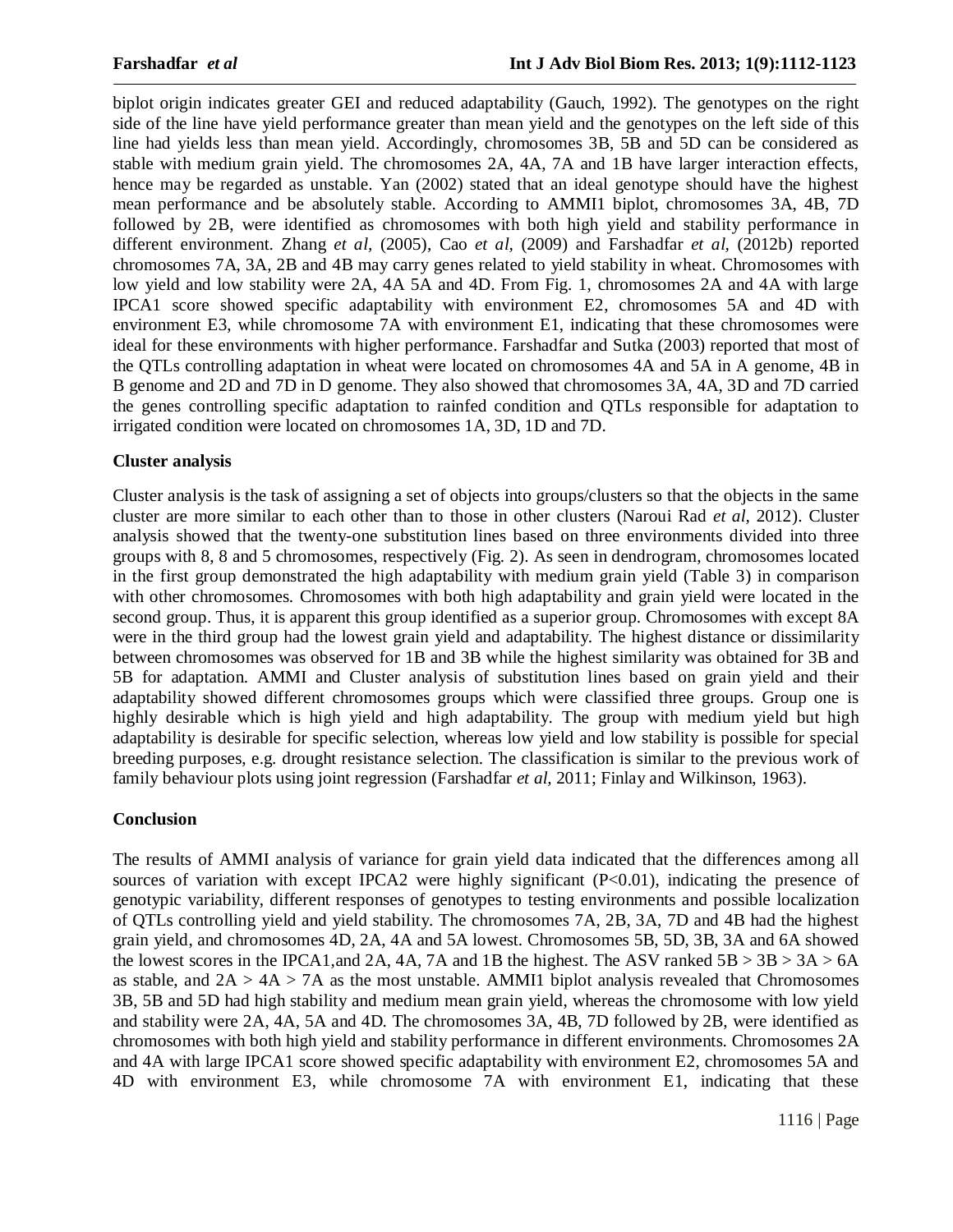chromosomes were ideal for these environments with higher performance. The findings indicated that most of the QTLs controlling phenotypic adaptability are located on chromosomes 3A, 4B, and 7D followed by 2B in wheat.

### **REFERENCES**

Ahmadi, J., Vaezi, B., Fotokian, M. H. (2012). Graphical analysis of multi-environment trials for barley yield using AMMI and GGE-biplot under rain-fed conditions. *Journal of Plant Physiology and Breeding,*  $2(1): 43-54.$ 

Bai, Z. Y., Li, C. D., Feng, L. X., Sun, H. C. (2007). Chromosomal location for drought tolerance as measured by cell membrane stability of common wheat cv. synthetic 6x. *Acta Agriculture Boreal-Sinica*, 22: 1–4.

Bayoumi, T. Y., Eid, M. H., Metwali, E. M. (2008). Application of physiological and biochemical indices as a screening technique for drought tolerance in wheat genotypes. *African Journal of Biotechnology*, 7(14): 2341–2352.

Burdon, R. D. (1977). Genetic correlation as a concept for studying genotype-environment interaction in forest tree breeding. *Silvae Genetica,* 26: 168–175.

Cao, H. X., Zhang, Z. B., Sun, C. X., Shao, H. B., Song, W. Y., Xu, P. (2009). Chromosomal location of traits associated with wheat seedling water and phosphorus use efficiency under different water and phosphorus stresses. *International Journal of Molecular Science,* 10: 4116–4136.

Crossa, J. (1990) Statistical analysis of multilocation trials*. Advances in Agronomy,* 44: 55–85.

Delacy, I. H., Basford, K. E., Cooper, M., Bull, J. K. (1996). Analysis of multi-environment trials an historical perspective. *Plant Adaptation and Crop Improvement*. Eds. M. Cooper and G. L. Hammer. CAB international, UK

Eberhart, S. A., Russell, W. A. (1966). Stability parameters for comparing varieties. *Crop Science*, 6: 36– 40.

Farshadfar, E. (1999). Path analysis genotype  $\times$  environment effects interaction in wheat substitution lines. *Iranian Journal of Agricultural Science*, 30 (4): 665–671.

Farshadfar, E., Sutka, J. (2003). Locating QTLs controlling adaptation in wheat using AMMI model. *Creal Research Communication*, 31: 249–254.

Farshadfar, E. (2011). Choromosomal localization of the genes controlling adaptation in *Agropyron elongatum* using a new AMMI–base simultaneous selection index of yield and yield stability. *International Journal of Plant Breeding*, 5(2): 80–83.

Farshadfar, E., Mahmodi, N., Yaghotipoor, A. (2011). AMMI stability value and simultaneous estimation of yield and yield stability in bread wheat (*Triticum aestivum* L.) *Australian Journal of Crop Science*, 5(13): 1837–1844.

Farshadfar, E., Mohammadi, M., Aghaee, M., Vaisi, Z. (2012a). GGE biplot analysis of genotype  $\times$ environment interaction in wheat-barley disomic addition lines. *Australian Journal of Crop Science*, 6(6):1074–1079.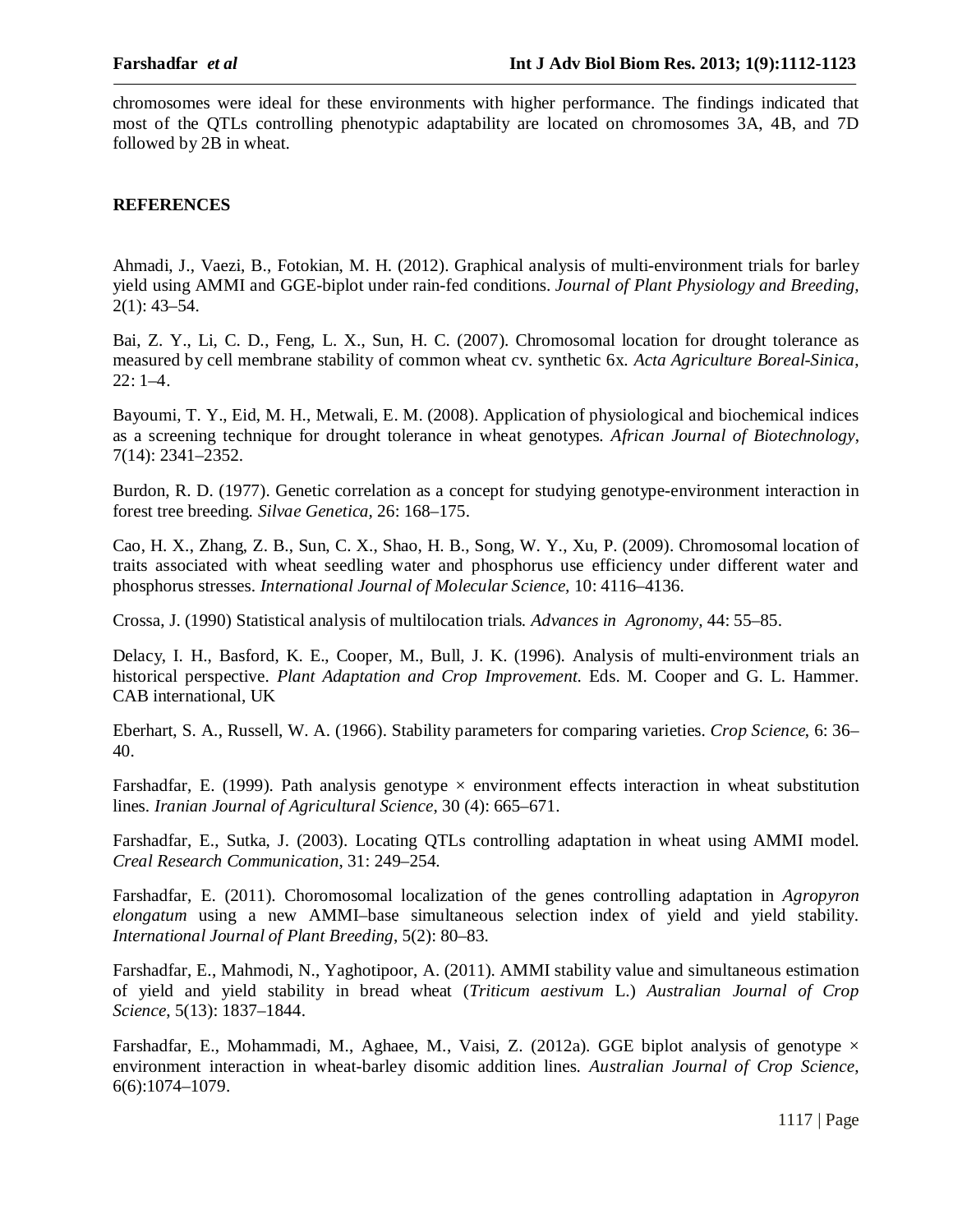Farshadfar, E., Safari, H., Jamshidi, B. (2012b). GGE biplot analysis of adaptation in wheat substitution lines. *International Journal of Agriculture and Crop Science*, 4(13): 877–881.

Farshadfar, E., Poursiahbidi, M. M., Safavi, S. M. (2013a). Assessment of drought tolerance in land races of bread wheat based on resistance/ tolerance indices. *International journal of Advanced Biological and Biomedical Research*,1 (2): 143-158.

Farshadfar, E., Romena, H., Shabani, A. (2013b). Evaluation of genetic parameters in agro- physiological traits of wheat (*Triticum aestivum* L.) under irrigated condition. *International journal of Advanced Biological and Biomedical Research*,1 (4): 331-340.

Farshadfar, E., Mahtabi, E., Jowkar, M. M. (2013c). Evaluation of genotype × environment interaction in chickpea genotypes using path analysis. *International journal of Advanced Biological and Biomedical Research*,1 (6): 583-593.

Finlay, K. W., Wilkinson, G. N. (1963). The analysis of adaptation in a plant breeding programme. *Australian Journal of Agricultural Research,* 14: 742–754.

Gauch, H. G. (1992). Statistical analysis of regional yield trials: AMMI analysis of factorial designs. Elsevier, Amsterdam, Netherlans

Gauch, H. G., Zobel, R. W. (1997). Identifying mega-environments and targeting genotypes. Crop Science, 37: 311–326

Golestani, S., Assad, M. T. (1998). Evaluation of four screening techniques for drought resistance and their relationship to yield reduction ratio in wheat. *Euphytica*, 103: 293–299.

Lin, C. S., Binns, M. R., Lefkovitch, L. P. (1986) Stability analysis: Where do we stand? *Crop Science,* 26: 894– 900.

Mohammadi, R., Abdulahi, A., Haghparast, R., Armion, M. (2007). Interpreting genotype- environment interactions for durum wheat grain yields using non-parametric methods. *Euphytica,* 157: 239–251.

Mohammadi, R., Amri, A. (2008). Comparison of parametric and non–parametric methods for selecting stable and adapted durum wheat genotypes in variable environments. *Euphytica,* 159: 419–432.

Morgan, M. (1991). A gene controlling difference in osmoregulation in wheat. Australian *Journal of Plant Physiology*, 18: 249–257.

Morgan, J. M., Tan, M. K. (1996). Chromosomal location of a wheat osomregulation gene using RFLP analysis. *Australian Journal of Plant Physiology,* 23: 803–806.

Naroui Rad, R., Abdul Kadir, M., Hawa, Z. E. J., Gement, D. C. (2012). Physiological and biochemical relationship under drought stress in wheat (*Triticum aestivum* L.). *African Journal of Biotechnology*, 11(7): 1574–1578.

Perkins, J. M., Jinks, J. L. (1968). Environmental and genotype-environmental interactions and physical measures of the environment. *Heredity,* 25: 29–40.

Purchase, J. L., Hatting, H., Vandeventer, C. S. (2000). Genotype  $\times$  environment interaction of winter wheat (*Triticum aestivum* L.) in South Africa: Π. Stability analysis of yield performance. *South African Journal of Plant Soil*, 17:101–107.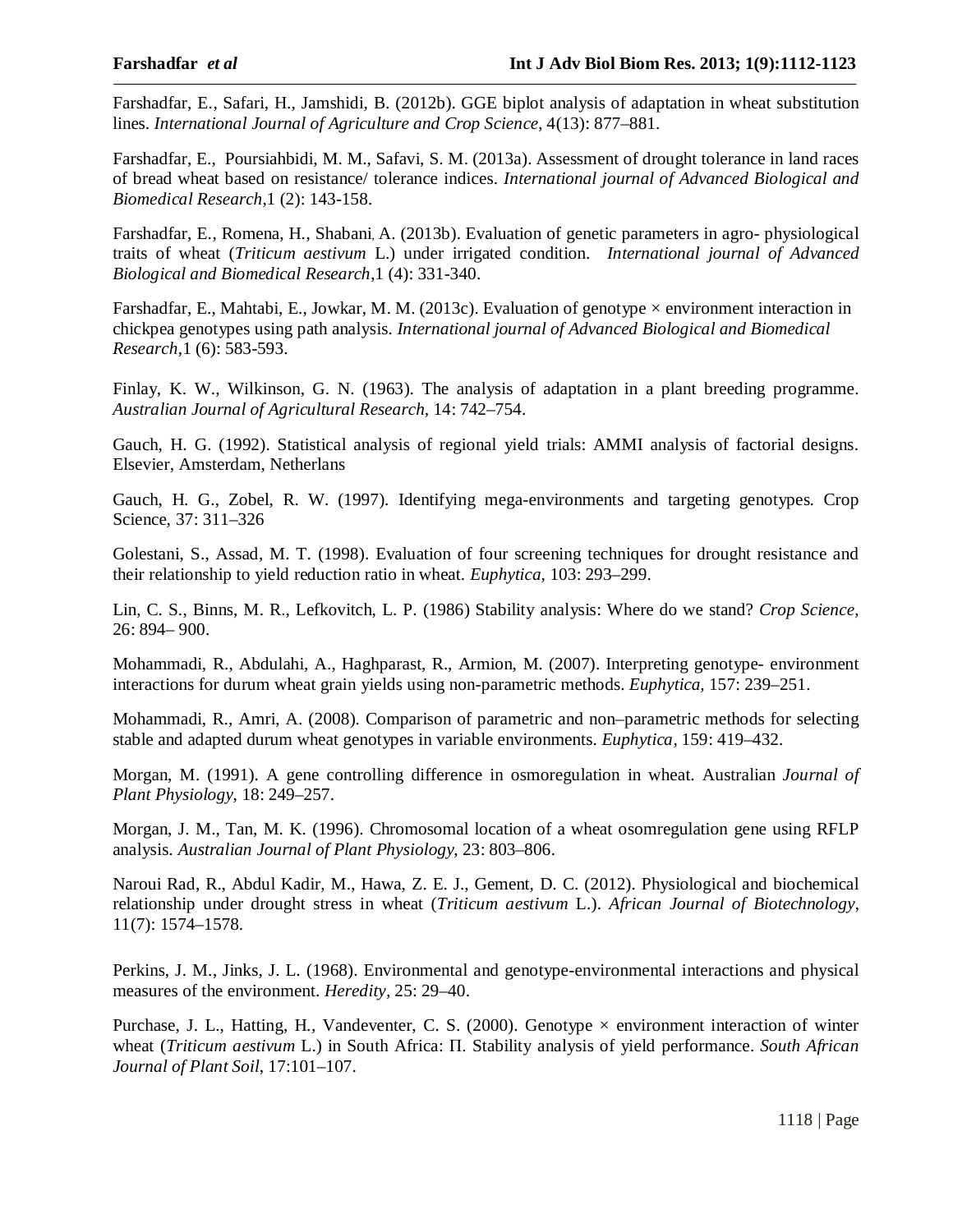Shukla, G. K. (1972). Some statistical aspects of partitioning genotype-environmental components of variability. *Heredity,* 29: 237–245.

Voltas, J., Van, E. F., Igartua, E., García del Moral, L. F., Molina-Cano, J. L., Romagosa, I. (2002). Genotype by environment interaction and adaptation in barley breeding: *Basic concepts and methods of analysis.* The Harworth Press Inc., New York, pp. 205–241.

Yamada, Y. (1962). Genotype  $\times$  environment interaction and genetic correlation of the same trait under different environments. *Japan Journal of Genetics*, 37: 498–509.

Yan, W. (2002). Singular value partitioning in biplot analysis of multienvironment trial data. *Agronomy Journal,* 94: 990–996.

Yan, W., Hunt, L. A. (2001). Interpretation of genotype  $\times$  environment interaction for winter wheat yield in Ontario. *Crop Science*, 41: 19–25.

Yan, W., Kang, M. S. (2003). *GGE biplot analysis: a graphical tool for breeders, geneticists and agronomists*. 1st Edn., CRC Press LLC., Boca Roton, Florida, pp 271.

Yan, W., Rajcan, I. (2002). Biplot analysis of test sites and trait relations of soybean in Ontario. *Crop Science*, 42: 11–20.

Zhang, Z. B., Shan, L., Xu, Q. (2000). Background analysis of genes controlling water use efficiency of *Triticum*. *Acta Genetica Sinica*, 3: 240–246.

Zhang, J., Zhang, Z. B., Xie, H. M., Dong, B. D., Hu, M. Y., Xu. P. (2005). Chromosomal positioning of the genes of water use efficiency and concerned physiological traits in wheat leaves. *Acta Botanica Boreal Occident Sinica,* 25: 1521–1527.

Zobel, R. W., Wright, M. J., Gauch, H. G. (1988) Statistical analysis of a yield trial. *Agronomy Journal,* 80: 388–39.

|      |   | Substitution Code Substitution Code Substitution Code |    |                |    |
|------|---|-------------------------------------------------------|----|----------------|----|
| line |   | line                                                  |    | line           |    |
| 1A   |   | 1B                                                    |    | 1 <sub>D</sub> | 15 |
| 2A   |   | 2B                                                    |    | 2D             | 16 |
| 3A   |   | 3B                                                    | 10 | 3D             | 17 |
| 4A   |   | 4B                                                    | 11 | 4D             | 18 |
| 5A   |   | 5B                                                    | 12 | 5D             | 19 |
| 6A   | 6 | 6B                                                    | 13 | 6D             | 20 |
| 7Α   |   | 7Β                                                    | 14 |                | 21 |

**Table 1**: Code of investigated wheat substitution lines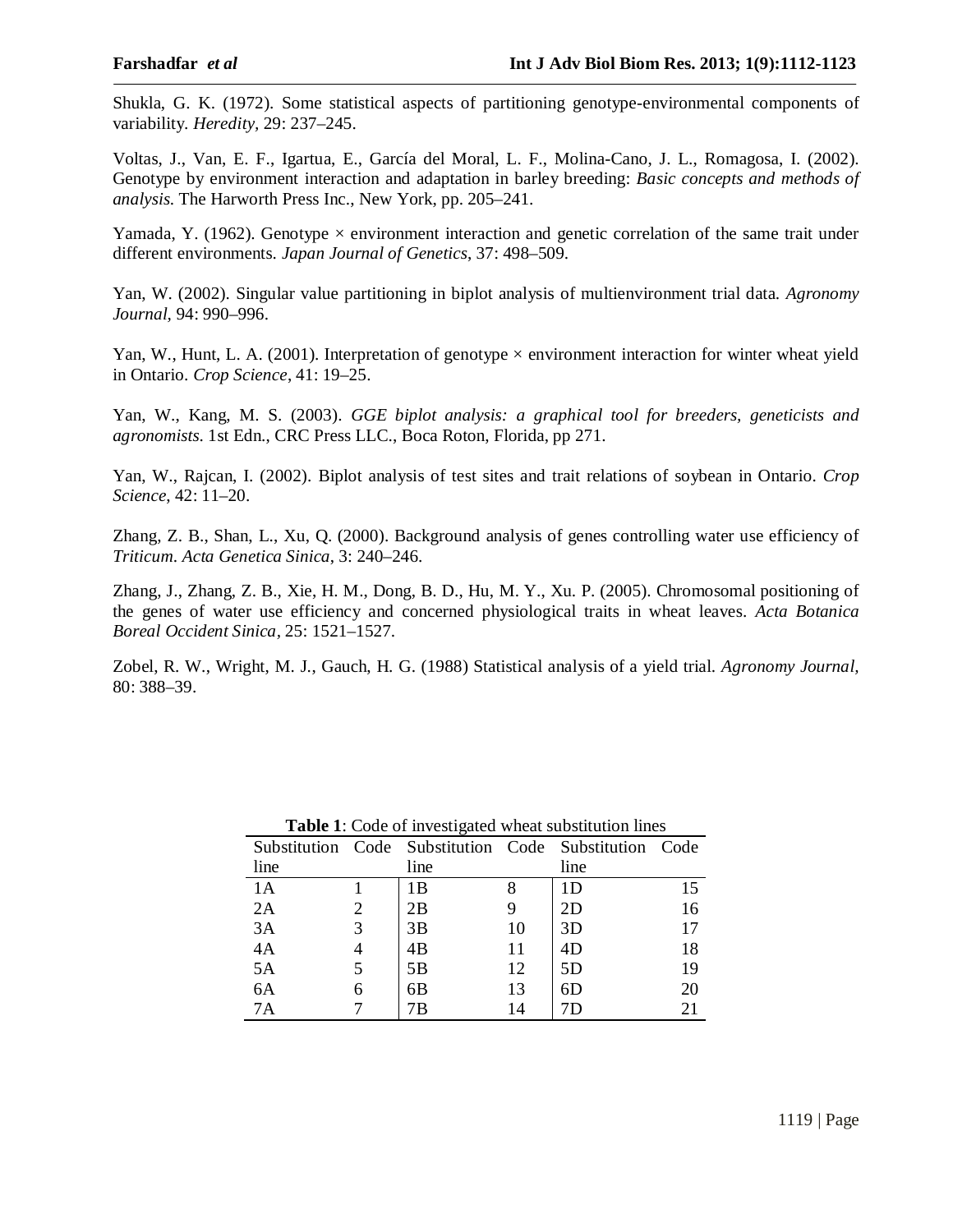| <b>S.O.V.</b>                  | DF             | <b>SS</b> | <b>MS</b>     | <b>TSS</b><br>(%) | <b>GEISS</b><br>(%) |
|--------------------------------|----------------|-----------|---------------|-------------------|---------------------|
| Genotype $(G)$                 | 20             | 132.9     | $6.65**$      | 6.5               |                     |
| Environment (E)                | $\overline{2}$ | 1308.7    | 654<br>$.3**$ | 64.2              |                     |
| <b>GE</b> interaction<br>(GEI) | 40             | 222.8     | $5.57**$      | 11                |                     |
| AMMI1(IPCA1)                   | 21             | 192.4     | $9.19**$      |                   | 86                  |
| AMMI2(IPCA2)                   | 19             | 30.4      | 1.6           |                   | 14                  |
| Residual (noise)               | 12<br>4        | 345.5     | 2.78          |                   |                     |

**Table 2:** AMMI analysis of twenty-one wheat substitution lines across three environments for grain yield.

\*\* : significant at 0.01 level of probability.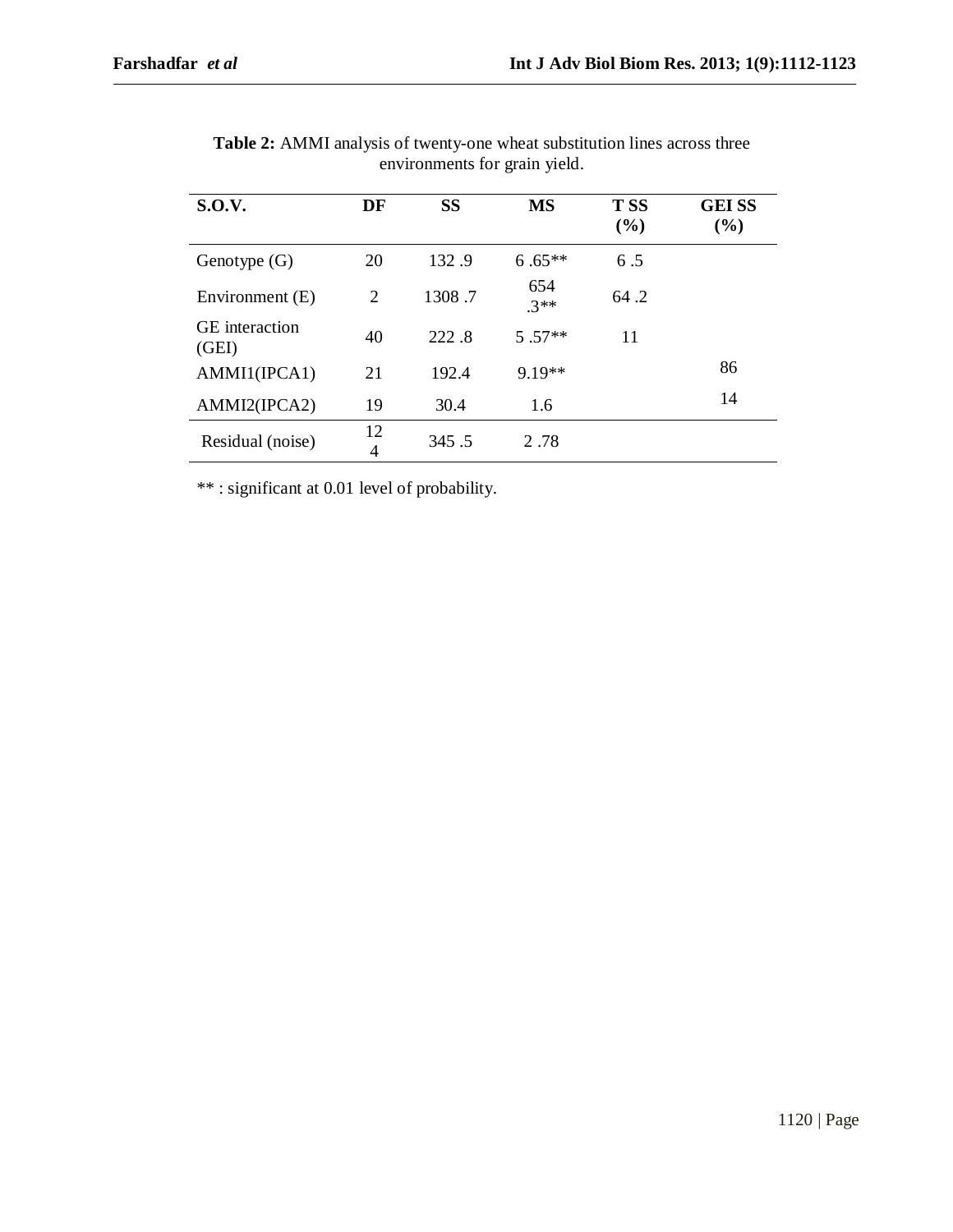| Substitution line | IPCA1   | IPCA <sub>2</sub> | <b>AVS</b> | Mean grain<br>yield* |
|-------------------|---------|-------------------|------------|----------------------|
| 1A                | 0.43    | $-0.47$           | 1.18       | 4.47 abc             |
| 2A                | $-1.41$ | $-0.47$           | 3.58       | 2.94 c               |
| 3A                | 0.19    | 0.10              | 0.50       | 5.47 ab              |
| 4A                | $-1.31$ | $-0.17$           | 3.30       | 3.46 bc              |
| 5A                | $-0.46$ | 0.07              | 1.16       | 3.47 bc              |
| 6A                | 0.20    | $-0.15$           | 0.53       | 4.16 abc             |
| <b>7A</b>         | 1.11    | $-0.35$           | 2.83       | 6.14 a               |
| 1B                | $-0.95$ | 0.17              | 2.41       | 4.79 abc             |
| 2B                | 0.36    | 0.32              | 0.96       | 5.44 ab              |
| 3B                | 0.09    | 0.38              | 0.44       | 4.68 abc             |
| 4B                | 0.26    | $-0.12$           | 0.65       | 5.39 ab              |
| 5B                | 0.08    | 0.22              | 0.31       | 4.81 abc             |
| 6B                | 0.42    | $-0.85$           | 1.37       | 4.91 abc             |
| $7\mathrm{B}$     | 0.34    | 0.36              | 0.93       | 4.89 abc             |
| 1 <sub>D</sub>    | 0.50    | $-0.23$           | 1.29       | 5.37 ab              |
| 2D                | 0.45    | 0.33              | 1.18       | 4.57 abc             |
| 3D                | $-0.36$ | 0.02              | 0.91       | 4.33 abc             |
| 4D                | $-0.57$ | 0.09              | 1.44       | 2.93 c               |
| 5D                | $-0.07$ | 0.80              | 0.82       | 4.59 abc             |
| 6 <sub>D</sub>    | 0.45    | 0.49              | 1.24       | 4.99 abc             |
| 7D                | 0.23    | $-0.54$           | 0.79       | 5.57 ab              |

**Table 3**: First and second interaction principal components analysis (IPCA), AMMI stability value (ASV) and mean grain yield of twenty-one wheat substitution lines over three environments

\*:The mean values followed by common letters are not significant at 5% level of probability using Duncan's test.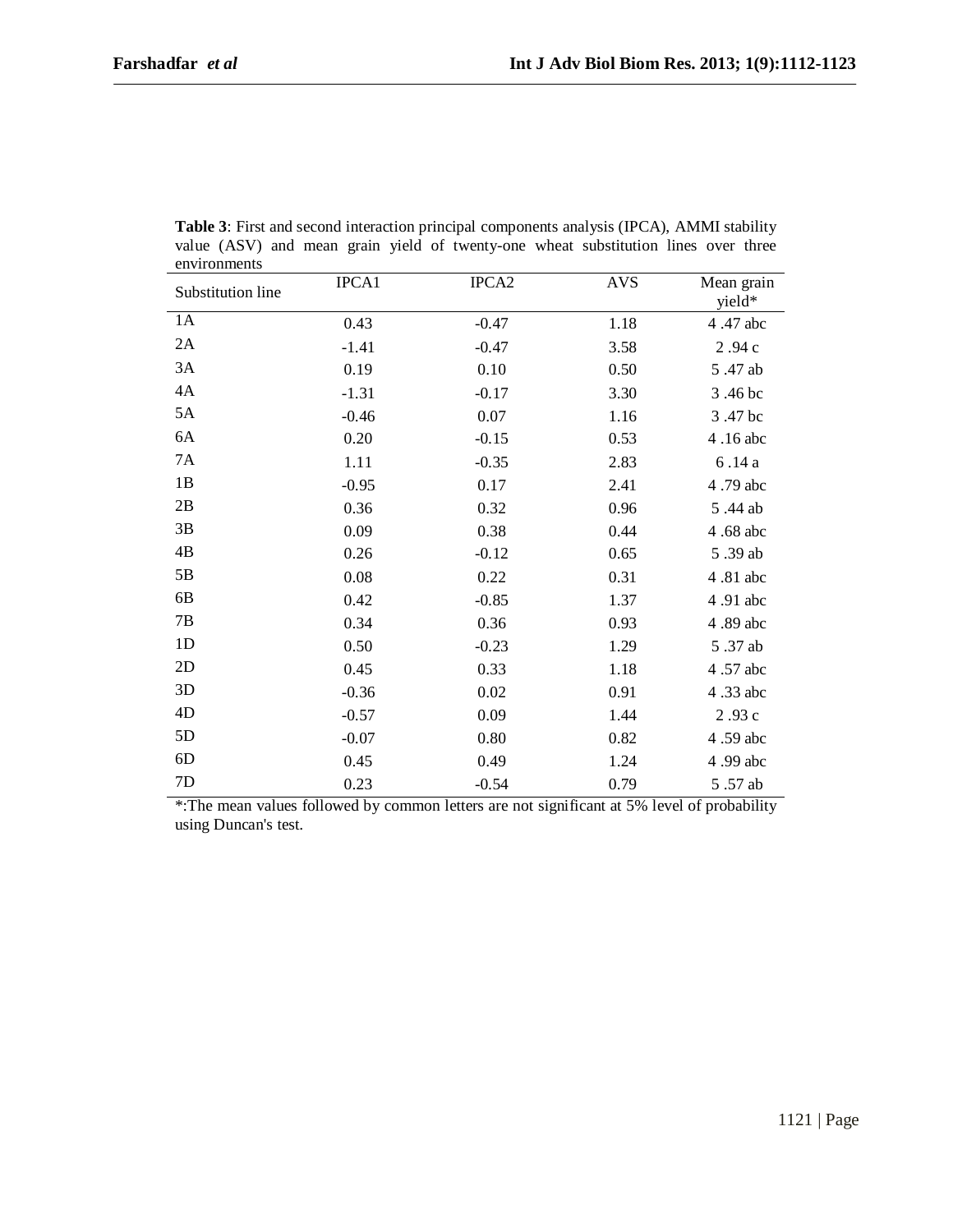

**Figure 1:** AMMI biplot for grain yield of twenty-one wheat substitution lines and three testing environments with X-axis plotting yield means from 2.93 6.14 g and Y-axis plotting IPCA1 from - 1.41 to 1.11. Numbers 1 to 21 are the code of substitution lines from 1A to 7D, respectively (shown in Table 1). E1, E2 and E3 are normal condition, water stress before flowering stage and water stress after flowering stage, respectively.